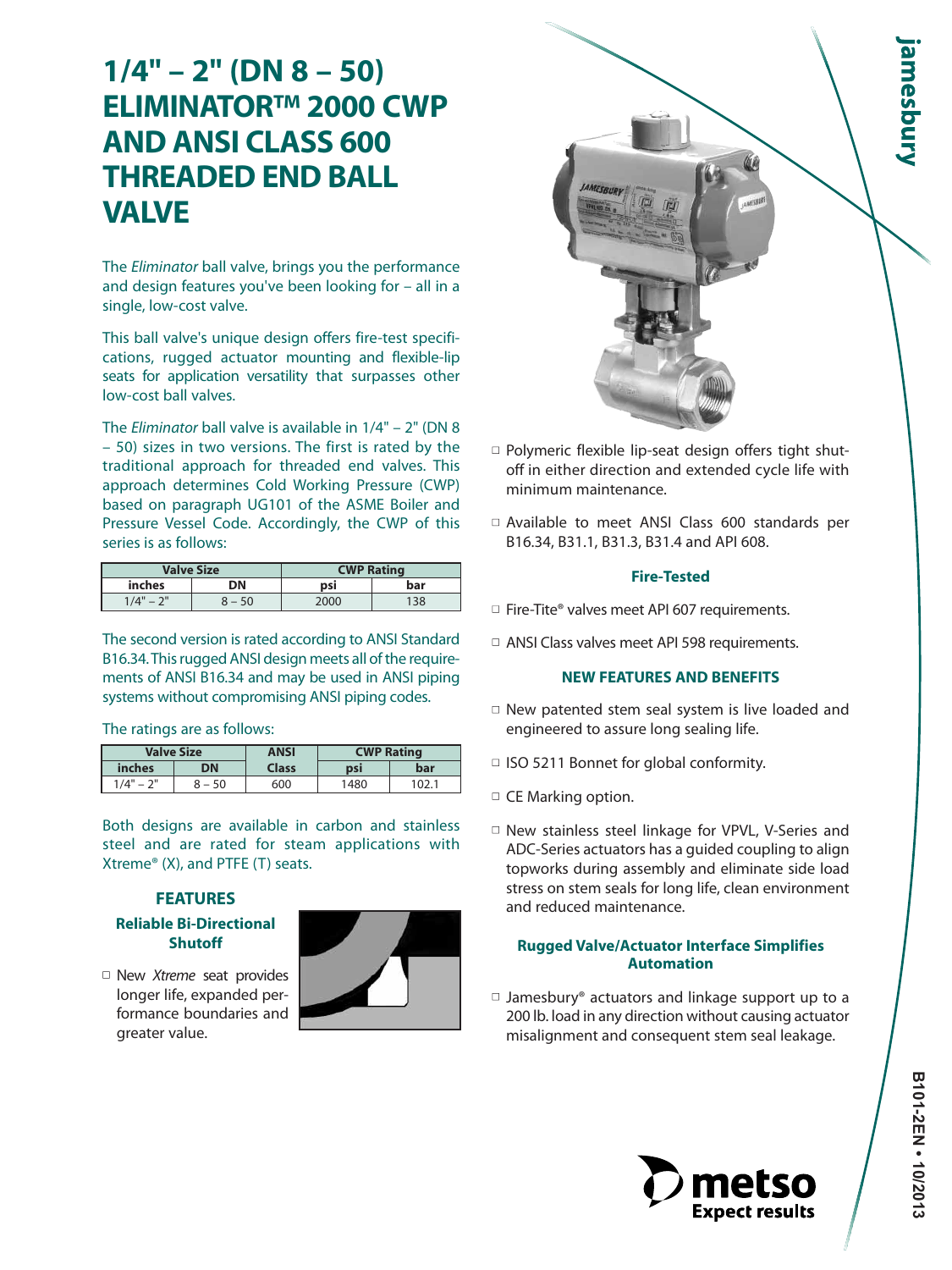

# *XTREME* **PERFORMANCE & VALUE**

Xtreme seats provide longer life, expanded performance boundaries and the greatest possible value. Xtreme is a unique material that resulted from a technological breakthrough in our polymer research lab. The material is a fluoropolymer based blend, proprietary to Jamesbury that provides superior quarter turn valve performance.

#### **Valve Seat Ratings**

These ratings are based on differential pressure with valve in the fully closed position and refer to seats only. Refer to valve body ratings to be sure that all components are satisfactory for the application.

#### **Valve Body Ratings**

These are maximum working pressure ratings of the valve body only. Valves in carbon steel are suitable for service to -20˚F (-29˚C), valves in 316 stainless steel to -60˚F (51˚C) (to -40˚F with Delrin® seats). The preceding seat ratings determine the practical pressure limit. Ratings are at -20˚F to +100˚F (-29˚C to +38˚C).



| <b>Valve</b> |                               | <b>Working Pressure Rating - psi</b> |                               |      |  |
|--------------|-------------------------------|--------------------------------------|-------------------------------|------|--|
| <b>Size</b>  | <b>Carbon Steel</b>           |                                      | <b>Stainless Steel</b>        |      |  |
| inches       | <b>ANSI Rated   CWP Rated</b> |                                      | <b>ANSI Rated   CWP Rated</b> |      |  |
| $1/4" - 2"$  | 1480                          | 2000                                 | 1440                          | 2000 |  |

| Valve<br><b>Size</b> |                               | <b>Working Pressure Rating - bar</b> |                        |                                 |  |  |  |  |  |  |  |
|----------------------|-------------------------------|--------------------------------------|------------------------|---------------------------------|--|--|--|--|--|--|--|
|                      |                               | <b>Carbon Steel</b>                  | <b>Stainless Steel</b> |                                 |  |  |  |  |  |  |  |
| DN                   | <b>ANSI Rated   CWP Rated</b> |                                      |                        | <b>ANSI Rated   CWP Rated  </b> |  |  |  |  |  |  |  |
| $8 - 50$             | 102                           | 138                                  | 99.3                   | 138                             |  |  |  |  |  |  |  |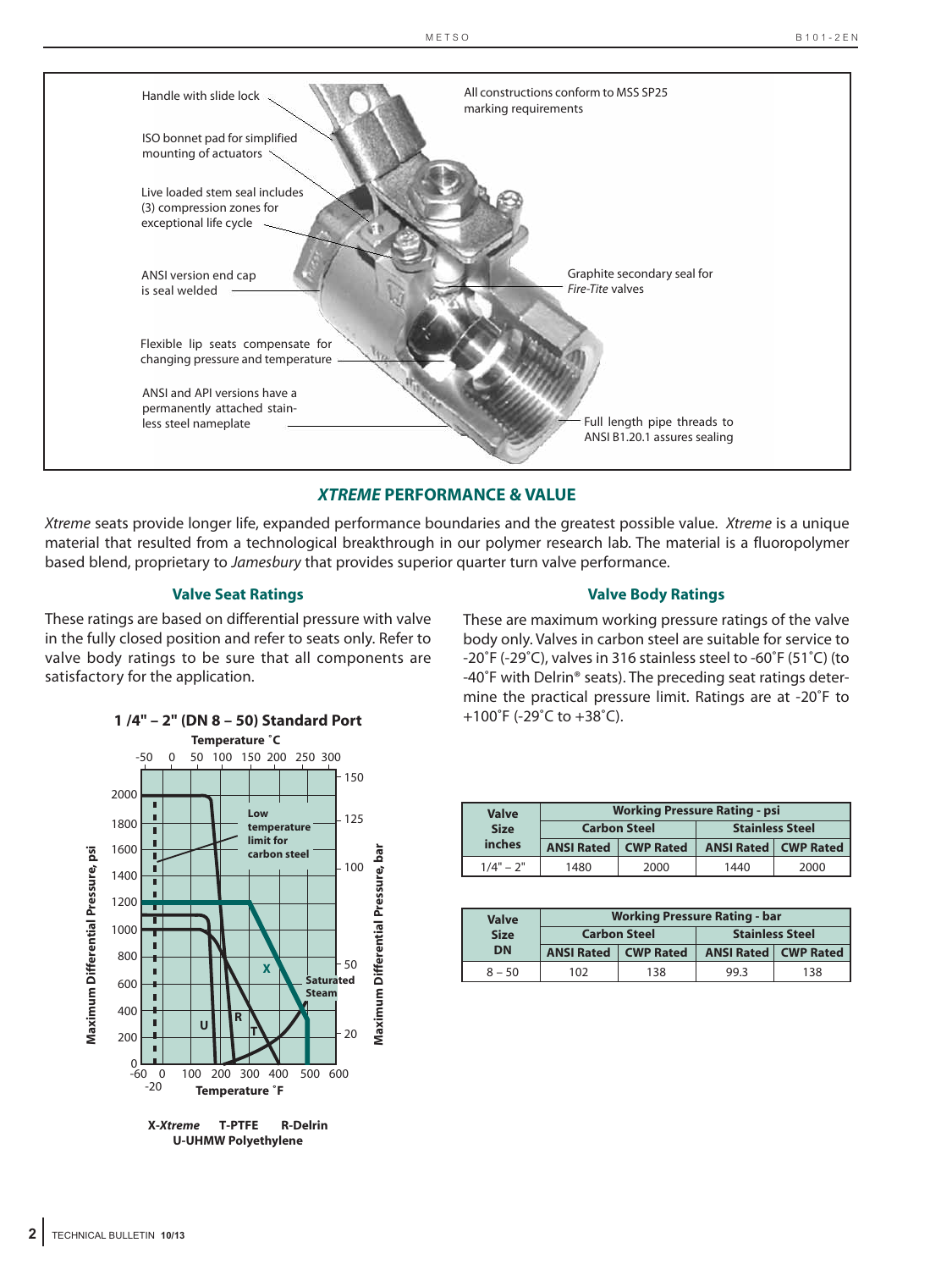

## **Automation Performance and Value**

Eliminator valves combined with Jamesbury actuators, offer a total value and performance package. Available with pneumatic Valv-Powr® VPVL actuators, V-Series and ADC-Series electric actuators and with StoneL® Quartz®, Eclipse®, and Hawkeye® digital monitors or VCTs, the packages have a wide range of applications. Visit our website at **www.metso.com/valves.**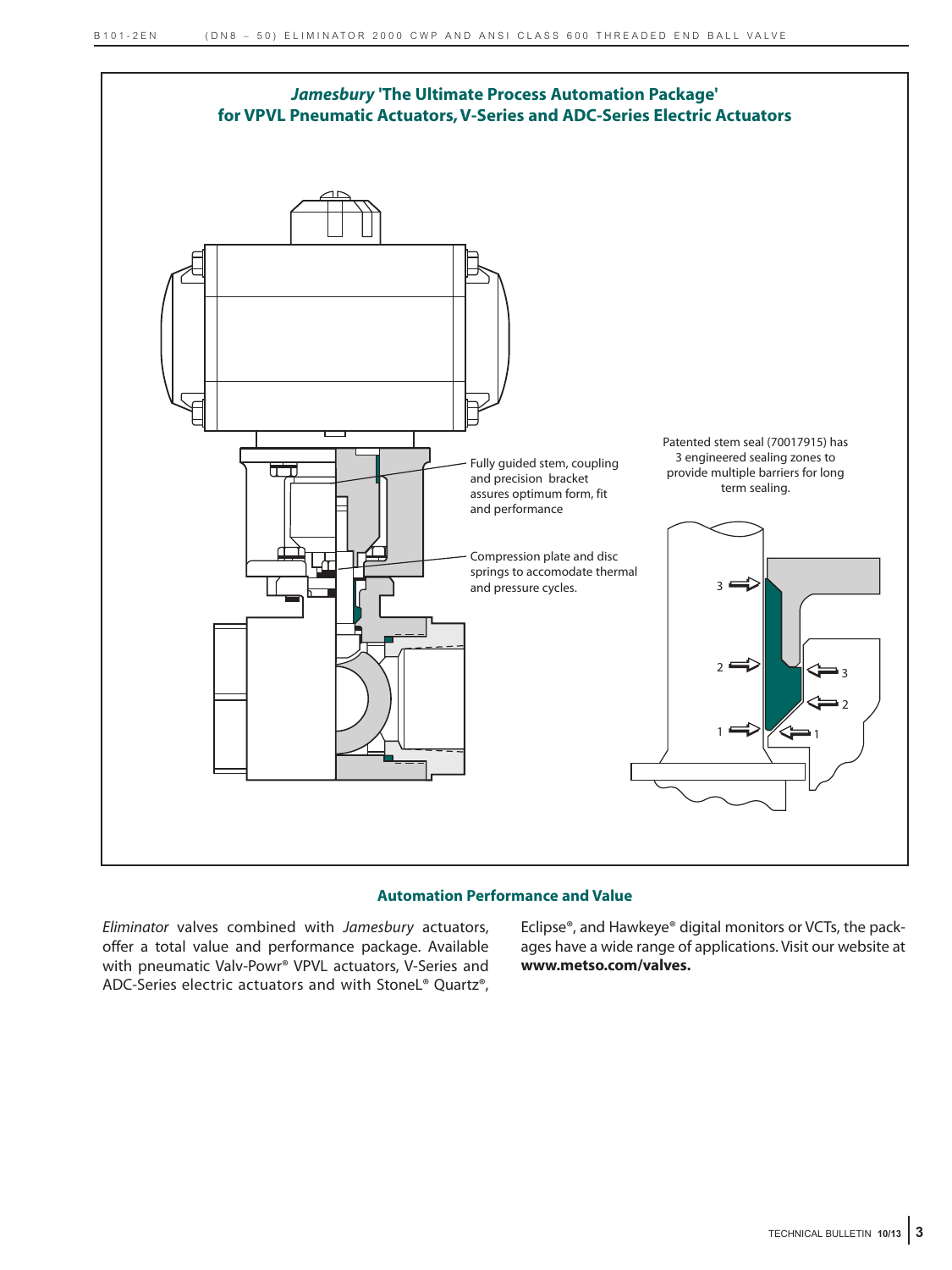# **DIMENSIONS**



| <b>Valve</b><br><b>Size</b> |      |      |      |      |      |     | <b>APPROXIMATE DIMENSIONS - inches</b> |      |      |                |             |      |      |                   | Approx.<br>Weight |
|-----------------------------|------|------|------|------|------|-----|----------------------------------------|------|------|----------------|-------------|------|------|-------------------|-------------------|
| <b>Inches</b>               | A    | B    | D    | Е    | F    | G   | н                                      |      | K    |                | M           | R    | S    | <b>ISO BONNET</b> | lbs.              |
| 1/4                         | 2.16 | 1.13 | 1.06 | 0.43 | 1.13 | 1.2 | .63                                    | 2.36 | 5.00 | M <sub>5</sub> | .42         | 0.31 | 0.18 | F <sub>0</sub> 3  | 1.0               |
| 3/8                         | 2.16 | 1.13 | 1.06 | 0.43 | 1.13 | 1.2 | 1.63                                   | 2.36 | 5.00 | M <sub>5</sub> | 1.42        | 0.31 | 0.18 | F03               | 1.0               |
| 1/2                         | 2.62 | .34  | 1.06 | 0.50 | 1.13 | 1.2 | .63                                    | 2.36 | 5.00 | M <sub>5</sub> | l.42        | 0.31 | 0.18 | F <sub>0</sub> 3  | 1.0               |
| 3/4                         | 3.00 | .50  | 1.22 | 0.69 | .38  | 1.6 | .79                                    | 2.52 | 5.00 | M <sub>5</sub> | 1.42        | 0.31 | 0.18 | F03               | 2.0               |
|                             | 3.55 | 1.78 | 1.65 | 0.88 | 1.75 | 2.0 | 2.58                                   | 3.29 | 6.50 | M <sub>5</sub> | .65         | 0.50 | 0.31 | F04               | 3.0               |
| $1 - 1/4$                   | 4.00 | 2.00 | 1.78 | 1.00 | 2.00 | 2.3 | 2.71                                   | 3.42 | 6.50 | M <sub>5</sub> | 1.65        | 0.50 | 0.31 | F04               | 4.0               |
| $1 - 1/2$                   | 4.38 | 2.19 | 2.08 | .25  | 2.31 | 2.7 | 3.30                                   | 4.27 | 8.00 | M <sub>6</sub> | .97         | 0.63 | 0.37 | F05               | 5.5               |
| $\overline{2}$              | 5.50 | 2.75 | 2.26 | .50  | 2.81 | 3.1 | 3.49                                   | 4.46 | 8.00 | M <sub>6</sub> | <b>1.97</b> | 0.63 | 0.37 | F <sub>05</sub>   | 7.5               |

| <b>Valve</b><br><b>Size</b> |     |    |    |    |    |    |    |     | <b>APPROXIMATE DIMENSIONS - mm</b> |                |    |    |    |                   | Approx.      |
|-----------------------------|-----|----|----|----|----|----|----|-----|------------------------------------|----------------|----|----|----|-------------------|--------------|
| <b>DN</b>                   | A   | B  | D  | E  | F  | G  | н  |     | <b>N</b>                           |                | M  | R  | S  | <b>ISO BONNET</b> | Weight<br>kg |
| 08                          | 55  | 29 | 27 | 11 | 29 | 31 | 41 | 60  | 127                                | M <sub>5</sub> | 36 | 08 | 05 | F03               | .4           |
| 10                          | 55  | 29 | 27 | 11 | 29 | 31 | 41 | 60  | 127                                | M <sub>5</sub> | 36 | 08 | 05 | F03               | .4           |
| 15                          | 67  | 34 | 27 | 13 | 29 | 31 | 41 | 60  | 127                                | M <sub>5</sub> | 36 | 08 | 05 | F03               | $.4\,$       |
| 20                          | 76  | 38 | 31 | 18 | 35 | 41 | 45 | 64  | 127                                | M <sub>5</sub> | 36 | 08 | 05 | F03               | .9           |
| 25                          | 90  | 45 | 42 | 22 | 44 | 51 | 65 | 84  | 165                                | M <sub>5</sub> | 42 | 13 | 08 | F04               | 1.3          |
| 32                          | 102 | 51 | 45 | 25 | 51 | 59 | 69 | 87  | 165                                | M <sub>5</sub> | 42 | 13 | 08 | F04               | 1.8          |
| 40                          | 111 | 56 | 53 | 32 | 59 | 69 | 84 | 108 | 203                                | M6             | 50 | 16 | 09 | F05               | 2.5          |
| 50                          | 140 | 70 | 57 | 38 | 71 | 79 | 89 | 113 | 203                                | M6             | 50 | 16 | 09 | F05               | 3.4          |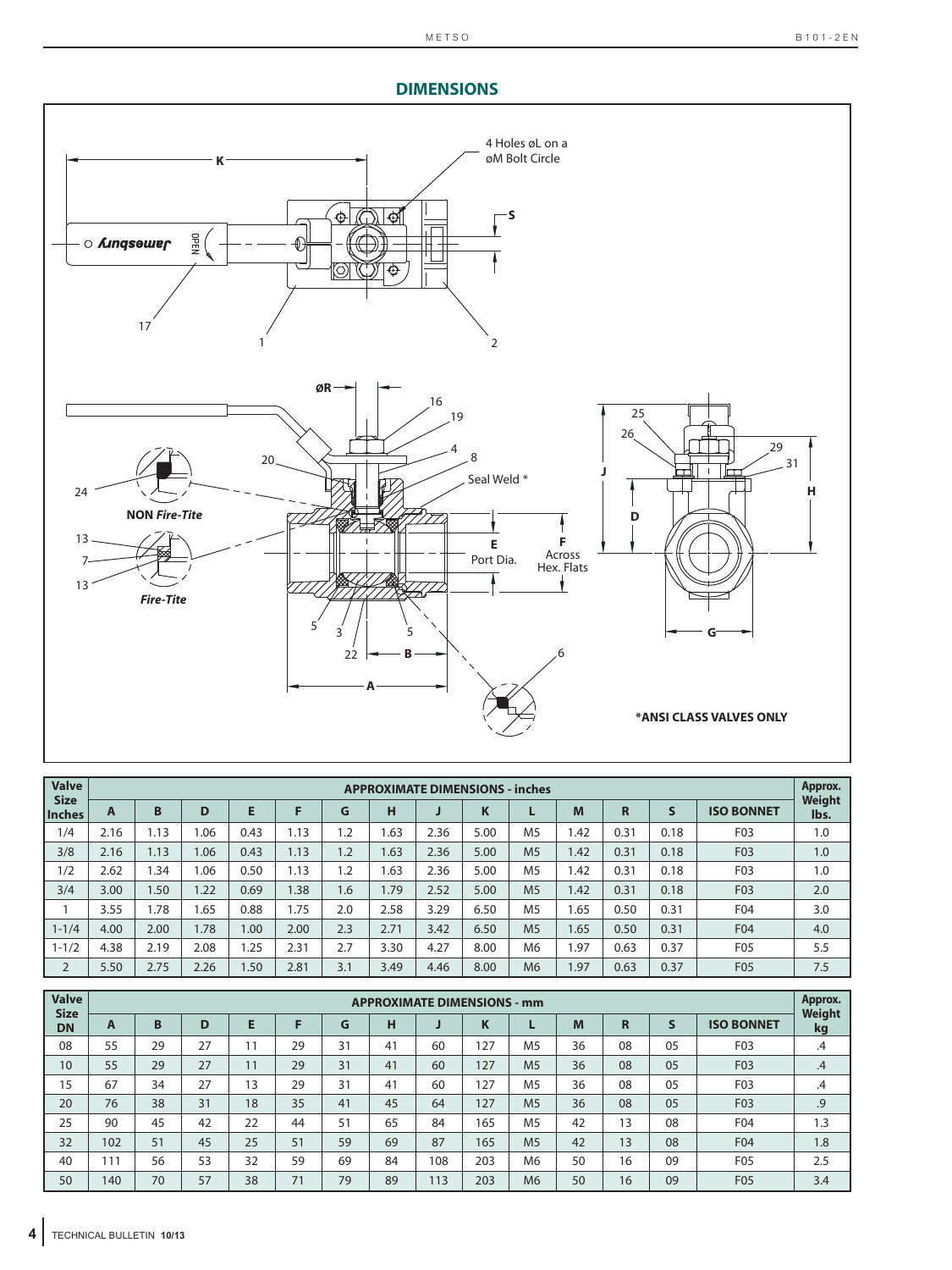|                 | <b>BILL OF MATERIALS AND PARTS LIST</b> |                                 |                                                                                      |  |  |  |  |  |  |  |  |
|-----------------|-----------------------------------------|---------------------------------|--------------------------------------------------------------------------------------|--|--|--|--|--|--|--|--|
|                 | <b>Part Name</b>                        |                                 | <b>Body Material</b>                                                                 |  |  |  |  |  |  |  |  |
| <b>Part No.</b> |                                         | <b>Carbon Steel (22)</b>        | 316 Stainless Steel (36)                                                             |  |  |  |  |  |  |  |  |
| $\mathbf{1}$    | Body                                    | Carbon steel ASTM A216 Type WCB | 316 Stainless steel ASTM A351 Type CF8M                                              |  |  |  |  |  |  |  |  |
| 2               | Body Cap                                | Carbon steel ASTM A216 Type WCB | 316 Stainless steel ASTM A351 Type CF8M                                              |  |  |  |  |  |  |  |  |
| 3               | Ball                                    |                                 | 316 Stainless steel                                                                  |  |  |  |  |  |  |  |  |
| $\overline{4}$  | Stem                                    |                                 | 316 Stainless steel or 17-4 PH Stainless steel                                       |  |  |  |  |  |  |  |  |
| 5               | Seat                                    |                                 | PTFE, Xtreme, Delrin®#, UHMW polyethylene, as specified                              |  |  |  |  |  |  |  |  |
| 6               | <b>Body Seal</b>                        |                                 | TFM, UHMWPE (w/UHMWPE seats) <sup>1</sup>                                            |  |  |  |  |  |  |  |  |
| 7               | Secondary Stem Seal                     |                                 | Graphite*                                                                            |  |  |  |  |  |  |  |  |
| 8               | <b>Stem Seal</b>                        |                                 | PTFE, TFM® (Xtreme seated valves), UHMWPE (w/UHMWPE seats)                           |  |  |  |  |  |  |  |  |
| 13              | <b>Stem Bearing</b>                     |                                 | PTFE (w/PTFE or Delrin seats), Filled PTFE (w/Xtreme seats), UHMWPE (w/UHMWPE seats) |  |  |  |  |  |  |  |  |
| 16              | <b>Hex Nut</b>                          |                                 | 316 Stainless steel                                                                  |  |  |  |  |  |  |  |  |
| 17              | Handle                                  | Carbon steel (Zinc plated)      | 300 Series Stainless steel                                                           |  |  |  |  |  |  |  |  |
| 19              | Lock Washer                             |                                 | 300 Series Stainless steel                                                           |  |  |  |  |  |  |  |  |
| 20              | <b>Compression Plate</b>                |                                 | 316 Stainless steel (Monel® if chlorine)                                             |  |  |  |  |  |  |  |  |
| 22              | Identification Tag <sup>+</sup>         |                                 | 316 Stainless steel                                                                  |  |  |  |  |  |  |  |  |
| 25              | Socket Cap Screw                        | 316 Stainless steel             |                                                                                      |  |  |  |  |  |  |  |  |
| 26              | Handle Stop Spacer                      | 316 Stainless steel             |                                                                                      |  |  |  |  |  |  |  |  |
| 29              | Hex Cap Screw                           |                                 | 316 Stainless steel (Monel if chlorine or NACE)                                      |  |  |  |  |  |  |  |  |
| 31              | <b>Disc Springs</b>                     |                                 | Inconel                                                                              |  |  |  |  |  |  |  |  |

\* Item 7 not applicable in non Fire-Tite valves. # Requires 17-4 PH stem  $+$  ANSI Valves

1. ANSI rated valves use graphite body seals.

### **Bonnet Extension SE-096, 097 & 098**

4" (102 mm) bonnet extensions are available for applications that require insulated pipe, particularly useful for automated products, bonnet extension can also be used to prevent interference between actuators and companion pipelines and equipment. They are ideal as extension that require locking lever or locking oval handle capability. Stainless steel construction offers the option of using the bonnet extension to enhance the carbon steel stem extension (SE-093, 094 & 095) offerings.

# **Stem Extensions SE-093, 094 & 095**

A standard 4" (102 mm) stem extension is offered for improved accessibility, particularly when used in insulated pipelines. Stem extension kits can be ordered factory-mounted or shipped separately for field mounting.

# **ACCESSORIES**

4" (102 mm)

# **Round Handles**

Optional round handles available. To order handles separately, specify the part number shown in the accessories table below.

# **Oval handles with slide-lock**

Optional oval handle saves space and may be padlocked to retain the valve in the open or closed position.









# **Stainless steel linkages for** *Jamesbury* **ISO Actuators**

- **•** Self aligning
- **•** Engineered for optimum stem seal performance



|                      | <b>Accessories Table - inches (DN/mm)</b> |                  |                     |              |                    |                          |                                     |         |  |  |  |  |  |  |
|----------------------|-------------------------------------------|------------------|---------------------|--------------|--------------------|--------------------------|-------------------------------------|---------|--|--|--|--|--|--|
| <b>Valve Size</b>    | <b>Bonnet Ext.*</b>                       | <b>Stem Ext.</b> | <b>Locking Oval</b> | <b>Round</b> |                    | <b>Round/Oval Handle</b> | <b>Allowable Max. Torque FT.LBS</b> |         |  |  |  |  |  |  |
| <b>Standard Bore</b> |                                           |                  |                     |              | <b>Dimension A</b> | <b>Dimension H</b>       | <b>Round</b>                        | Oval    |  |  |  |  |  |  |
| $1/4 - 1/2 (8 - 15)$ | SE-096                                    | SE-093           | 112-0108-30         | 112-0105-30  | 4.00(101.6)        | 2.96(75.2)               | 9(14)                               | 9(14)   |  |  |  |  |  |  |
| 3/4(20)              | SE-096                                    | SE-093           | 112-0108-30         | 112-0105-30  | 4.00(101.6)        | 3.11(79.0)               | 9(14)                               | 9(14)   |  |  |  |  |  |  |
| l (25)               | SE-097                                    | SE-094           | 112-0109-30         | 112-0106-30  | 4.50 (114.3)       | 3.70 (94.0)              | 18(25)                              | 18 (25) |  |  |  |  |  |  |
| $1-1/4(32)$          | SE-097                                    | SE-094           | 112-0109-30         | 112-0106-30  | 4.50(114.3)        | 3.83(97.3)               | 18(25)                              | 18(25)  |  |  |  |  |  |  |
| $1-1/2(40)$          | SE-098                                    | SE-095           | 112-0110-30         | 112-0107-30  | 5.75 (146.0)       | 4.75 (120.7)             | 25(34)                              | 25(34)  |  |  |  |  |  |  |
| 2(50)                | SE-098                                    | SE-095           | 112-0110-30         | 112-0107-30  | 5.75(146.0)        | 4.94 (125.5)             | 25(34)                              | 25(34)  |  |  |  |  |  |  |

\* For valves with Delrin® seats, use bonnet extension SE-096, SE-097, SE-098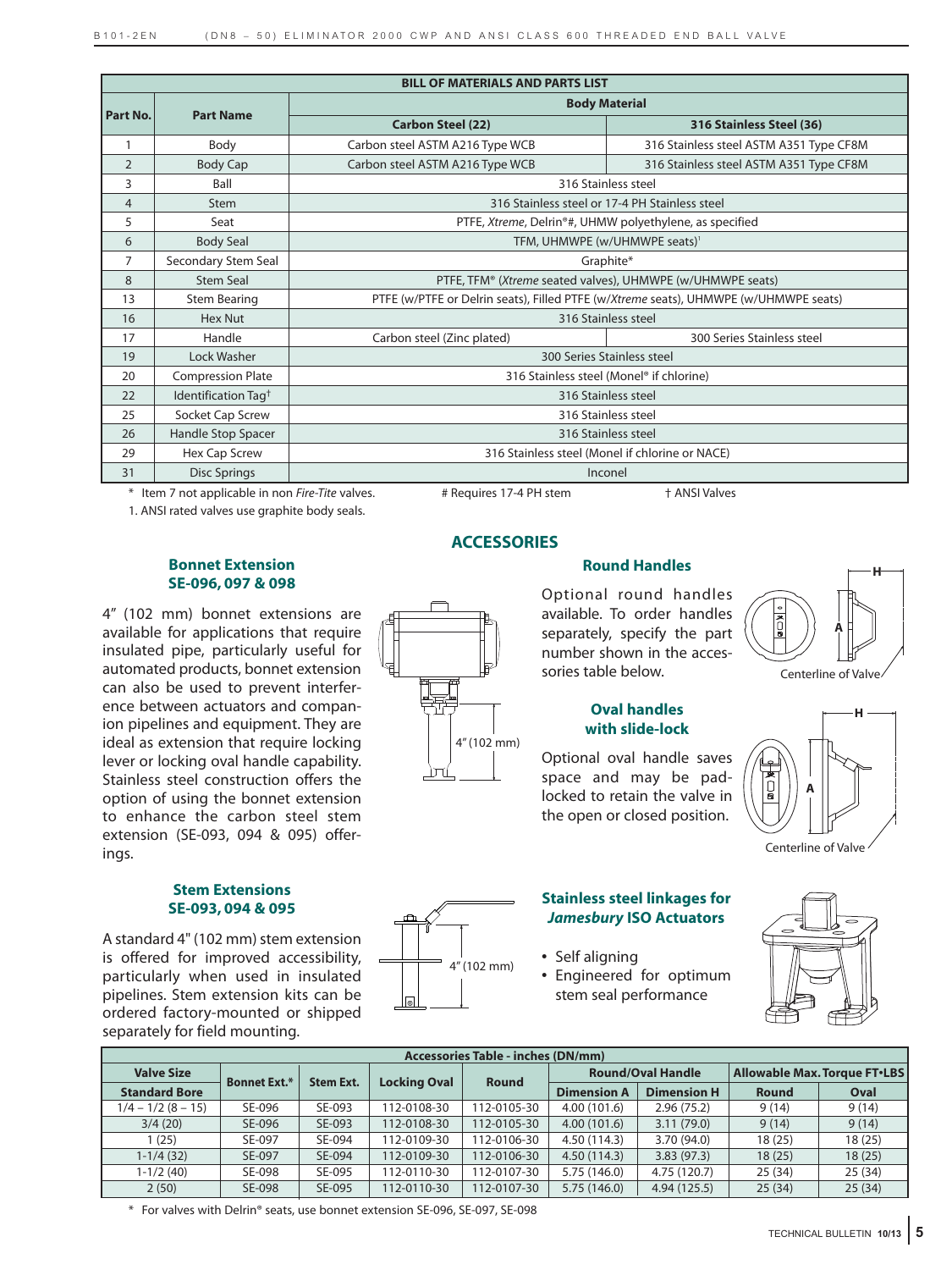# **VALVE TORQUE DATA**

These torque charts for Eliminator valves are to be used as a guide for actuator selection. Additional requirements may be imposed by media characteristics, trim, and frequency of valve operation. For clean lubricating fluid service, required torque of Xtreme (X), and PTFE (T) seated valves only may be reduced 20% when the valve is equipped with

corrosion resistant trim. For difficult services such as slurries and semi-solids, and for oxygen, increase values by 50%. If in doubt, select the larger actuator.

Torque output values and actuator selection tables for the different types of Jamesbury actuators are contained in the bulletins listed on Page 7.



# **6** TECHNICAL BULLETIN **10/13**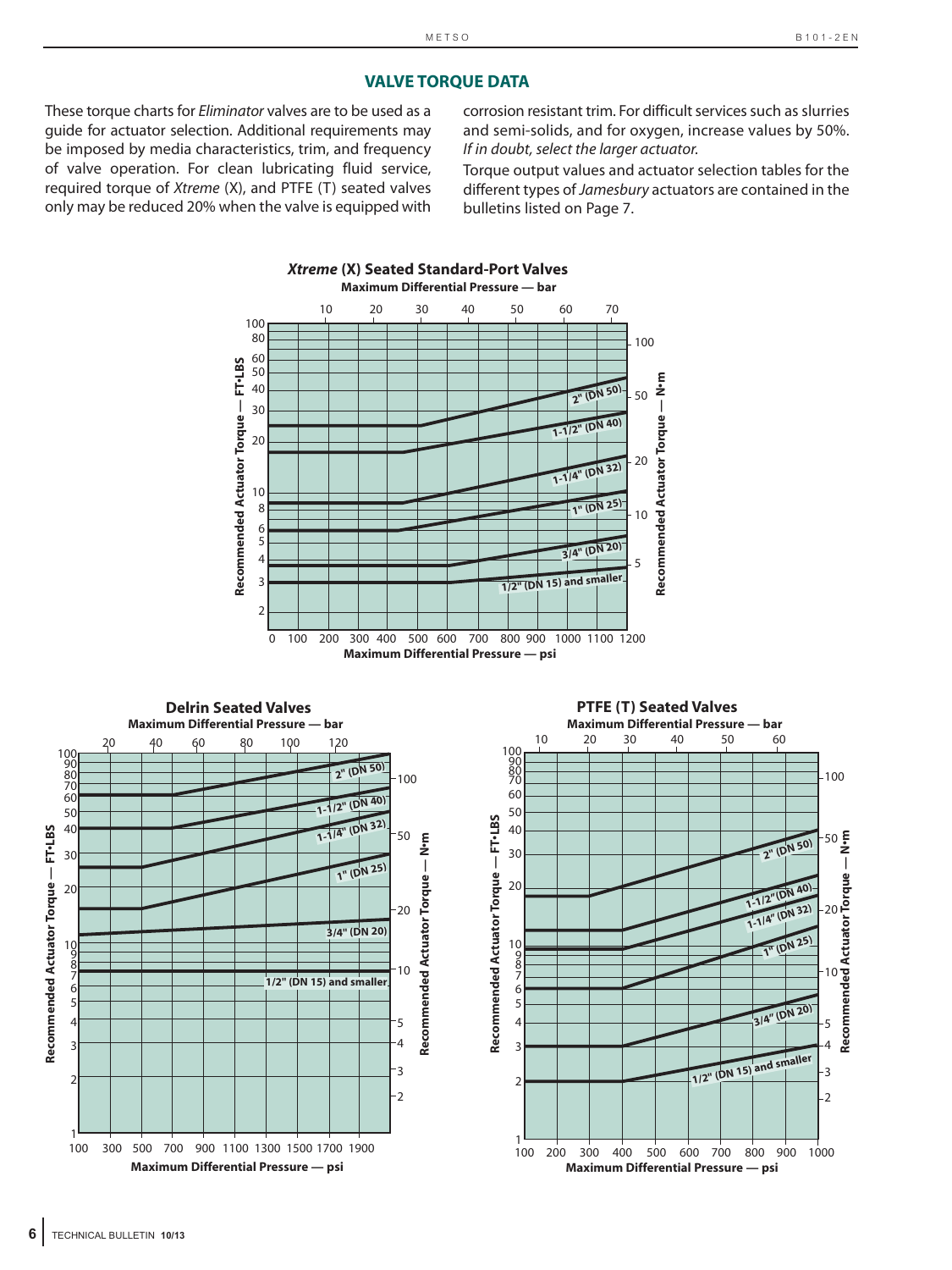#### **VALVE TORQUE DATA (CONTINUED)**

#### **UHMW (U) Polyethylene Seated Standard Port Valves**



#### **Actuators**

Metso offers a full line of integrally designed actuators for automated systems or for easier control of inaccessible or remote valves. Pneumatic actuators that include doubleacting and spring-return piston, vane and rack and pinion units, spring-diaphragm types, and electric actuators are available for all valves. Electric actuators are available in both watertight and hazardous location models. For further information on actuators for Eliminator valves, see the following:

| <b>Type</b>                          | <b>Bulletin</b> |
|--------------------------------------|-----------------|
| Spring Diaphragm Rotary Actuators    | A110-4          |
| Double Opposed Piston Actuators      | A111-5          |
| V-Series Electric Actuators          | $A200-1$        |
| <b>ADC-Series Electric Actuators</b> | $A201-1$        |

## **STANDARDS AND SPECIFICATIONS**

Eliminator valves are available in types that meet the following industry specifications.

| <b>Specification</b> | <b>Description</b>                      |
|----------------------|-----------------------------------------|
| ANSI B1.20.1         | Pipe Threads                            |
| <b>ANSI B16.11</b>   | Steel Fitting Socket Welding and Thread |
| <b>ANSI B16.34</b>   | Valves-Flanged and Buttwelding Ends     |
| <b>ANSI B31.4</b>    | Liquid Petroleum Piping                 |
| <b>API 598</b>       | Valve Inspection and Testing            |
| API 607              | Fire Test for Soft-seated Valves        |
|                      | (Div. of Refining)                      |

| <b>Specification</b>        | <b>Description</b>                                                                                              |
|-----------------------------|-----------------------------------------------------------------------------------------------------------------|
| API 608                     | Metal Ball Valves, Flanged, Threaded<br>and Welded End                                                          |
| MSS SP-25                   | <b>Standard Marking System for Valves</b>                                                                       |
| MSS SP-55                   | <b>Quality Standard for Steel Fittings</b><br>for Valves                                                        |
| <b>NACE</b><br>MR-0103-2003 | <b>Materials Resistant to Sulfide Stress</b><br>Cracking in Corrosive Petroleum<br><b>Refining Environments</b> |

# **Flow Data**

The table below provides flow coefficients of reduced port Eliminator valves. The Cv values represent the flow of water at +60˚F through the valve in gallons per minute at a pressure drop of 1 psi. The metric equivalent, Kv, is the flow of water at 16˚C through the valve in cubic meters per hour at a pressure drop of 1kg/cm<sup>2</sup>. To convert Cv to Kv multiply by 0.8569.

|                | <b>Valve Size</b> | Cv  | <b>Equivalent length</b> |
|----------------|-------------------|-----|--------------------------|
| inches         | <b>DN</b>         |     | of pipe - ft.            |
| 1/4            | 8                 | 6   | .33                      |
| 3/8            | 10                | 10  | .61                      |
| 1/2            | 15                | 13  | 1.5                      |
| 3/4            | 20                | 33  | 1.1                      |
|                | 25                | 44  | 2.1                      |
| $1 - 1/4$      | 32                | 46  | 8.4                      |
| $1 - 1/2$      | 40                |     | 4.5                      |
| $\overline{2}$ | 50                | 111 | 12.0                     |